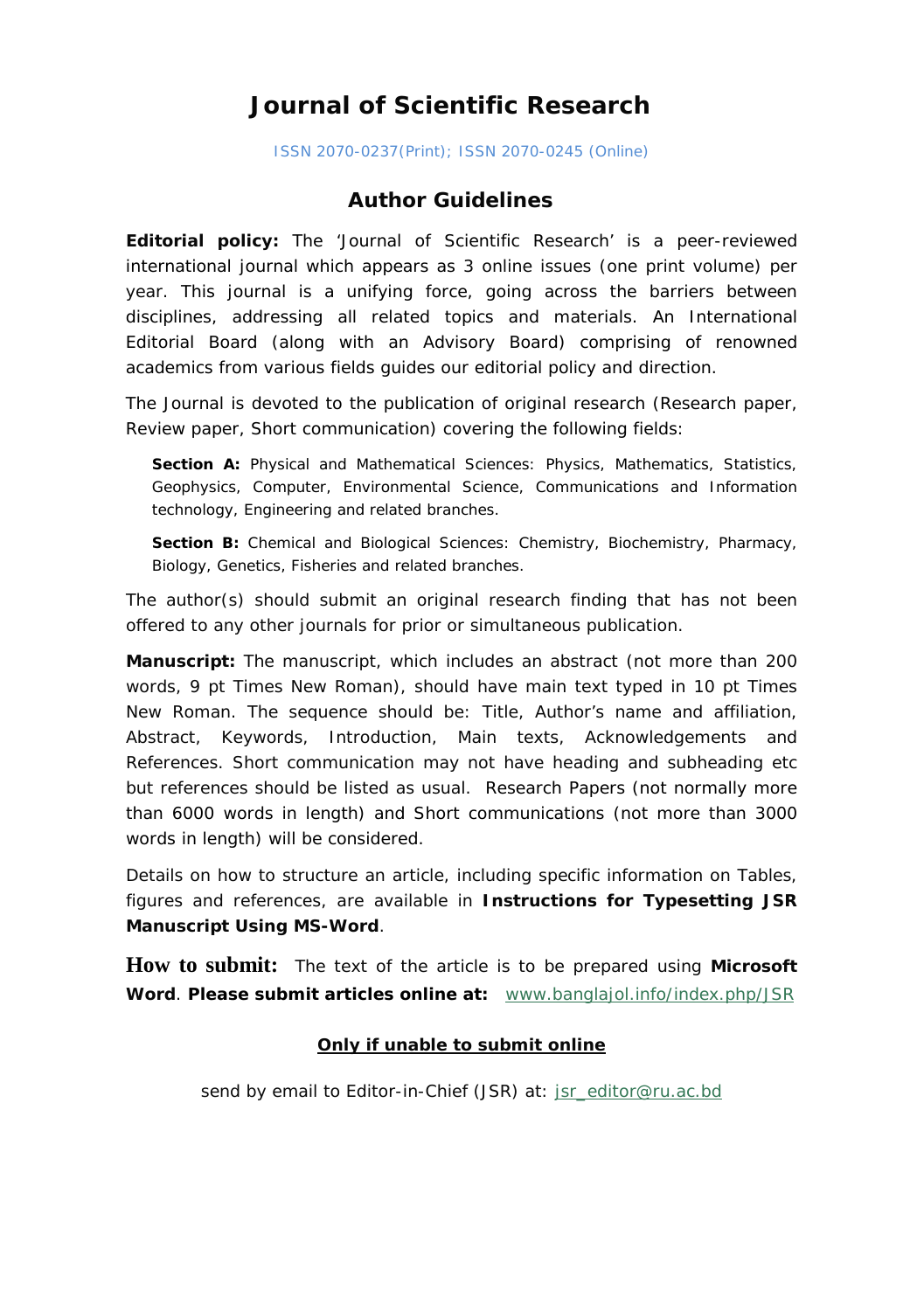**Publication charge:** A modest publication charge of accepted articles (does not include Reprints) to defray the partial cost of journal printing is applicable for accepted articles of volume 2 and onward – authors will get notification for that at appropriate time after acceptance of their articles. The rate per page of accepted paper is

- a. Tk. 200 (Bangladesh)
- b. US\$ 5 (SAARC countries)
- c. US\$ 10 (all other countries)

Method of payment at present is via **Telegraphic Transfer (TT), Money Gram, Swift Code Transfer** to JSR account.

**Payable to:** Journal of Scientific Research, Rajshahi University

(Address: Faculty of Sciences, Rajshahi University, Rajshahi-6205, Bangladesh).

**JSR Bank Current Account**: 330 07685 (Agrani Bank Ltd., Rajshahi University, Rajshahi-6205, Bangladesh). Swift code: AGBKBDDH027.

### **Correspondence**

The Editor-in-Chief (JSR) Faculty of Sciences, Rajshahi University Rajshahi-6205, Bangladesh e-mail: [jsr\\_editor@ru.ac.bd](mailto:jsr_editor@ru.ac.bd) Tel : +880-721-750041/4115 Fax: +880-721-750064

### **Submission Preparation Checklist**

As part of the submission process, authors are required to check off their submission's compliance with all of the following items, and submissions may be returned to authors that do not adhere to these guidelines:

- 1. The submission has not been previously published, nor it is before another journal for consideration (or an explanation has been provided in Comments to the Editor).
- 2. The file is in **Microsoft Word file format (doc and NOT docx)**.
- 3. E-mails and affiliation of all co-authors have been provided in the Metadata (mandatory) while submitting manuscript.
- 4. The text adheres to the style, fonts, font sizes in abstract, text, figures, tables and bibliographic requirements outlined in the **Author Guidelines** and **Instructions for Typesetting JSR Manuscripts using MS Word**'.
- 5. **Copyright:** Submission of paper implies transfer of copyright from the authors to the Journal of Scientific Research, Faculty of Science, Rajshahi University.

© 2009 JSR Publications. ISSN: 2070-0237 (Print); 2070-0245 (Online). All rights reserved. DOI: 10.3329/jsr.vlil.1704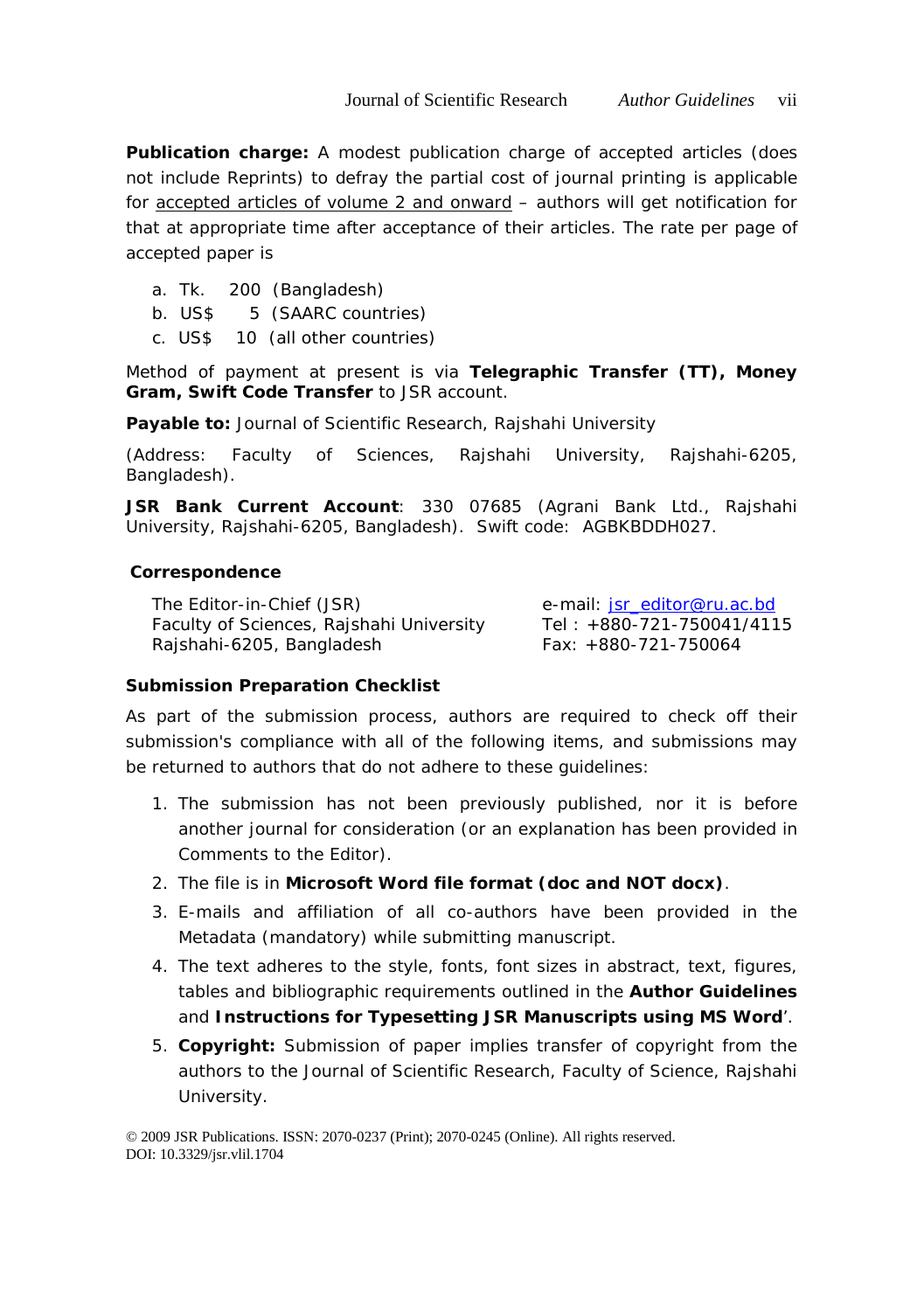### **Instructions for Typesetting JSR Manuscript Using MS-Word**[∗](#page-2-0)

#### **First Author[†](#page-2-1) , Second Author**# **, Third Author**

Department, University Name, Address, City, ZIP/Zone, Country

Received Day Month Year, Revised Day Month Year, accepted Day Month Year

#### **Abstract**

The abstract should summarize the context, content and conclusions of the paper in less than 200 words. It should not contain any references or displayed equations. Typeset the abstract in 9 pt Times New Roman with inter line spacing of 9 pt, making an indentation of 0.5 cm on the left and right margins. Typeset similarly for keywords below.

*Keywords*: Keyword1; Keyword2; Keyword3; Keyword4.

#### **1. General Appearance**

Contributions to *Journal of Scientific Research* will be reproduced by using the author's submitted typeset manuscript. It is therefore essential that the manuscript be in its final form, and of good appearance. The typeset manuscript should be submitted in MS Word format **preferably via journal website** [www.banglajol.info/index.php/JSR](http://www.banglajol.info/index.php/JSR/) or **only** if unable to do so, then via e-mail to [jsr\\_editor@ru.ac.bd](mailto:jsr_editor@ru.ac.bd) (**provide e-mails of all the coauthors in the Metadata during web submission**).

#### **2. The Main Text**

 $\overline{a}$ 

Contributions are to be in English. Authors are encouraged to have their contributions checked for grammar. English spelling should be used. Abbreviations are allowed but should be spelt out in full when first used. Integers ten and below are to be spelt out. Italicize foreign language phrases (e.g., Latin, French).

The **text is to be typeset in 10 pt Times New Roman, single spaced with interline spacing of 13 pt**.. Text area (excluding running title) is 5 inches across and 7.7 inches deep. Final pagination and insertion of running titles will be done by the publisher. Number each page of the manuscript using any legible means (typewritten or handwritten when applicable).

<span id="page-2-1"></span><span id="page-2-0"></span><sup>∗</sup> Title should not normally exceed 2 lines. Typeset the title in 11 pt Times New Roman, Titlecase and boldface. † Please typeset names in 9 pt Times New Roman, Titlecase and boldface.

<sup>#</sup> *Corresponding author*[: author@ru.ac.bd](mailto:author@ru.ac.bd) **(**Use the footnote to indicate corresponding author).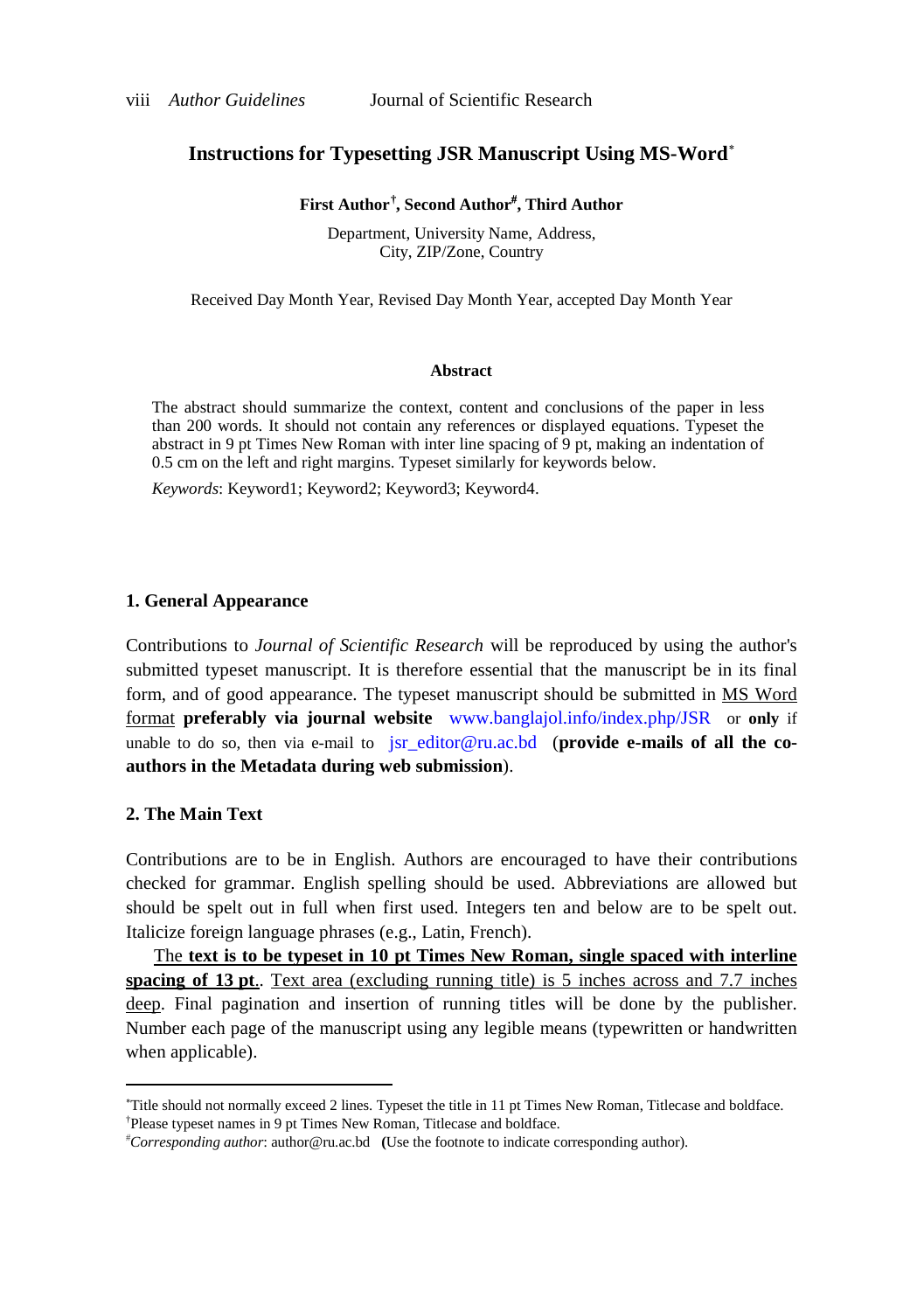## **3. Major Headings**

Major headings should be typeset in boldface (10 pt) with the first letter of important words capitalized.

### **3.1.** *Sub-headings*

Sub-headings should be typeset in boldface italic (10 pt) and capitalize the first letter of the first word only. Section number to be in boldface Roman.

### 3.1.1. *Sub-subheadings*

Typeset sub-subheadings in medium face (10 pt) italic and capitalize the first letter of the first word only. Section numbers to be in roman.

### **3.2.** *Numbering and spacing*

Sections, sub-sections and sub-subsections are numbered in Arabic numerals. Use single spacing before all section headings, and single spacing after section headings. Flush left all paragraphs that follow after section headings.

### **3.3.** *Lists of items*

List of items may be numbered as follows:

- (i) item one,
- (ii) item two,
	- (a) lists within lists can be numbered with lowercase alphabets,
	- (b) second item.

### **4. Equations**

Displayed equations should be numbered consecutively in the paper, with the number set flush right and enclosed in parentheses.

$$
\gamma_{qv} = 2\pi\omega_{qv} \sum_{ij} \int \frac{d^3k}{\Omega_{BZ}} \left| g_{qv}(\boldsymbol{k}, i, j) \right|^2 \delta(\varepsilon_{k,i} - \varepsilon_F) \delta(\varepsilon_{k+q,j} - \varepsilon_F), \tag{1}
$$

Equations should be referred to in abbreviated form, e.g., "Eq.  $(1)$ " or " $(2)$ ". In multipleline equations, the number should be given on the last line.

Displayed equations are to be centered on the page width. Standard English letters like x are to appear as *x* (italicized) in the text if they are used as mathematical symbols. Punctuation marks are used at the end of equations as if they appeared directly in the text.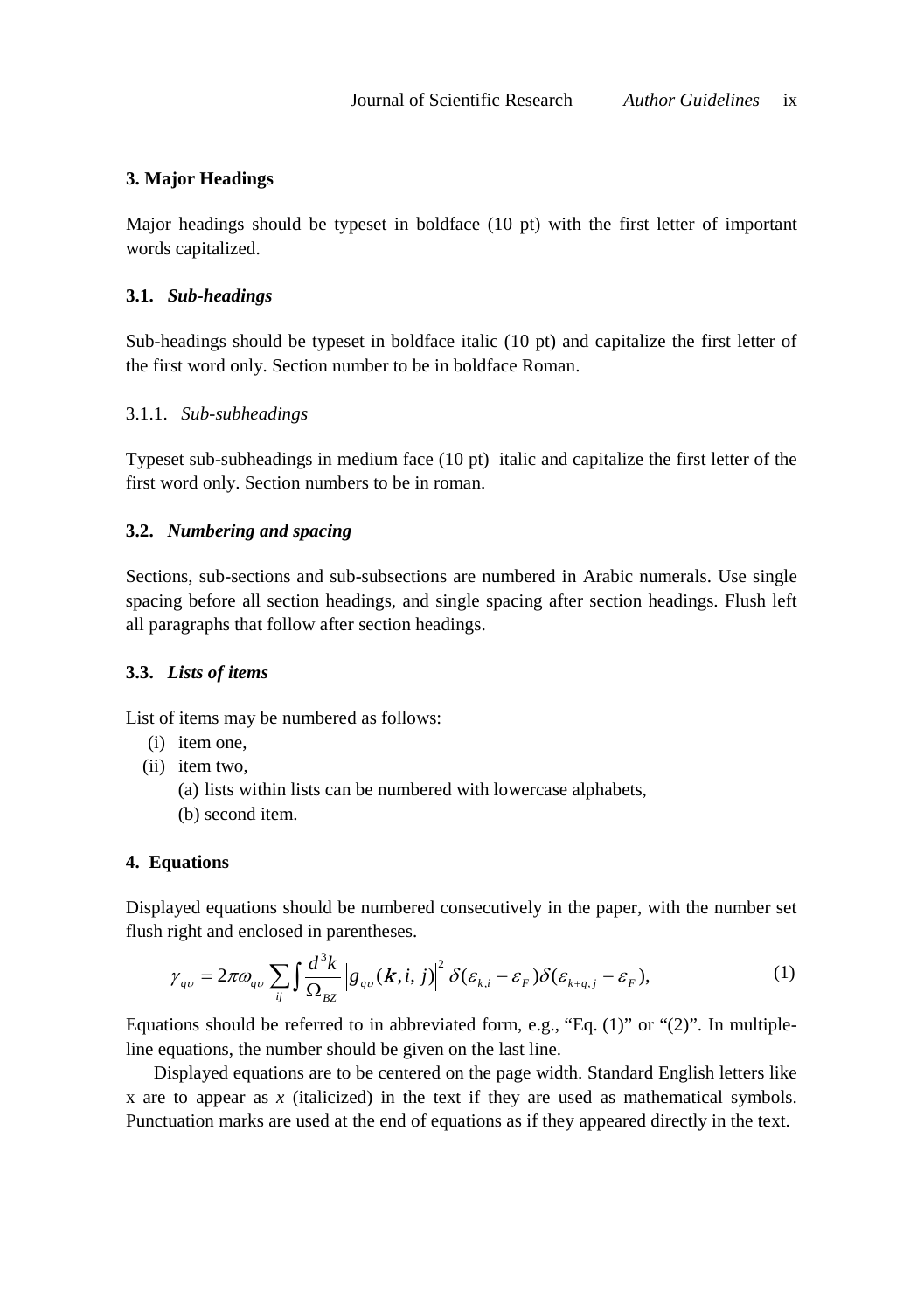**Theorem 1.** Theorems, lemmas, definitions, etc. are to be numbered consecutively in the paper. Use double spacing before and after theorems, lemmas, etc.

**Proof.** Proofs should end with a square box □

#### **5. Illustrations and Photographs**

Figures are to be inserted in the text nearest their first reference. If the author requires the publisher to reduce the figures, ensure that the figures (including letterings and numbers) are large enough to be clearly seen after reduction. If photographs are to be used, only black and white ones are acceptable.



Fig. 1. This is the caption for the figure. If the caption is less than one line then it is centered. Long captions are justified to the full text width.

Figures are to be sequentially numbered in Arabic numerals. The caption must be placed below the figure. Typeset in 9 pt Times New Roman with line spacing of 10 pt. Use double spacing between a caption and the text that follows immediately.

It is the author's responsibility to obtain permission from the publisher and author (where applicable) of a previously published material such as figures. The legend of such figures must contain reference/citation of such permission.

#### **6. Tables**

Tables should be inserted in the text as close to the point of reference as possible. Some space (at least 1.5 times line spacing) should be left above the table caption and below the table.

Tables should be numbered sequentially in the text in Arabic numerals. Captions are to be centralized above the tables. Typeset tables and captions in 9 pt Times New Roman with line spacing of 12 pt.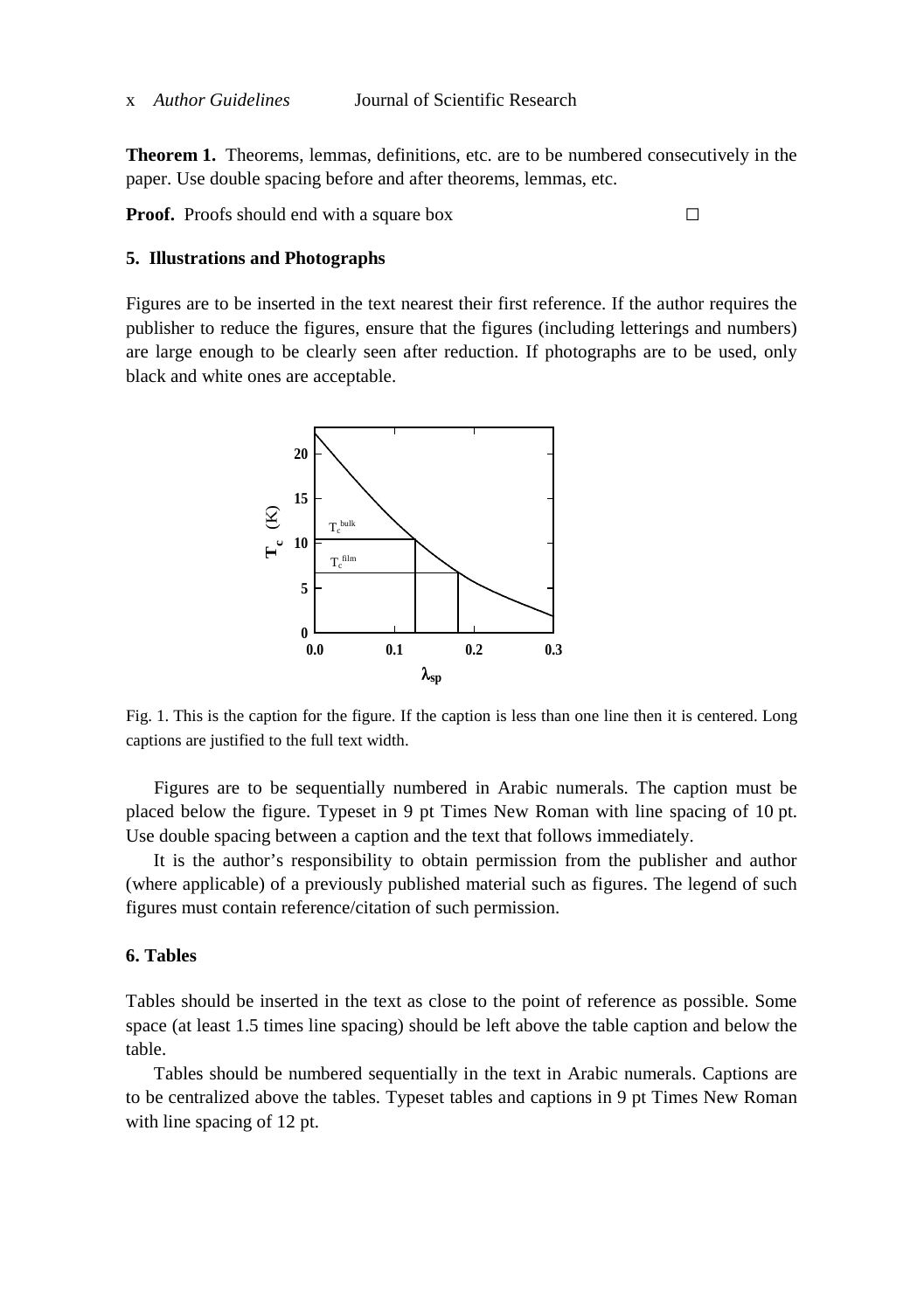| System           | $\rho_{\rm o}$    | А                 | $\theta_D$ | В                |
|------------------|-------------------|-------------------|------------|------------------|
|                  | $(\mu \Omega cm)$ | $(\mu \Omega cm)$ | (K)        | $(\mu\Omega cm)$ |
| MgB <sub>2</sub> | 10.3              | 0.4               | 700        | 0.0              |
| AlB <sub>2</sub> | 26.8              | 0.8               | 670        | 0.02             |
| AgB <sub>2</sub> | 1.18              | 0.082             | 480        | 0.001            |

 Table 1. This is the caption for the table. If the caption is less than one line then it is centered. Long captions are justified to the table width manually.

\* With permission [1].

If tables need to extend over to a second page, the continuation of the table should be preceded by a caption, e.g., "Table 1 (*Continued*).".

#### **7. Footnotes**

.

Footnotes should be numbered sequentially in superscript lowercase roman letters.<sup>[1](#page-5-0)</sup>

#### **Acknowledgments**

This section should come before the References and Appendices.

#### **Appendix A. Heading of Appendix**

Appendices should be used only when absolutely necessary. They should come before the References. If there is more than one appendix, number them alphabetically. Number displayed equations occurring in the Appendix in this way, e.g., (A.1), (A.2), etc.

$$
P(\omega) = \frac{3N(E_F)}{2\pi} \int_0^{2k_F} \frac{qdq}{2k_F^2} \operatorname{Im} t(q,\omega)
$$
 (A.1)

#### **A.1.** *This is the subappendix*

They should come before the References. If there is more than one appendix, number them alphabetically.

#### **Appendix B. Another Appendix**

Appendices should be used only when sophisticated technical details are crucial to be included in the paper. If there is more than one appendix, number them alphabetically.

$$
\lambda = \sum_{qv} \lambda_{qv} = \sum_{qv} \frac{\gamma_{qv}}{\pi \hbar N (E_F) \omega_{qv}^2}
$$
(B.1)

where N(EF) is the density of states at the Fermi level.

<span id="page-5-0"></span> $1$  Footnotes should be typeset in 8 pt Times New Roman at the bottom of the page.